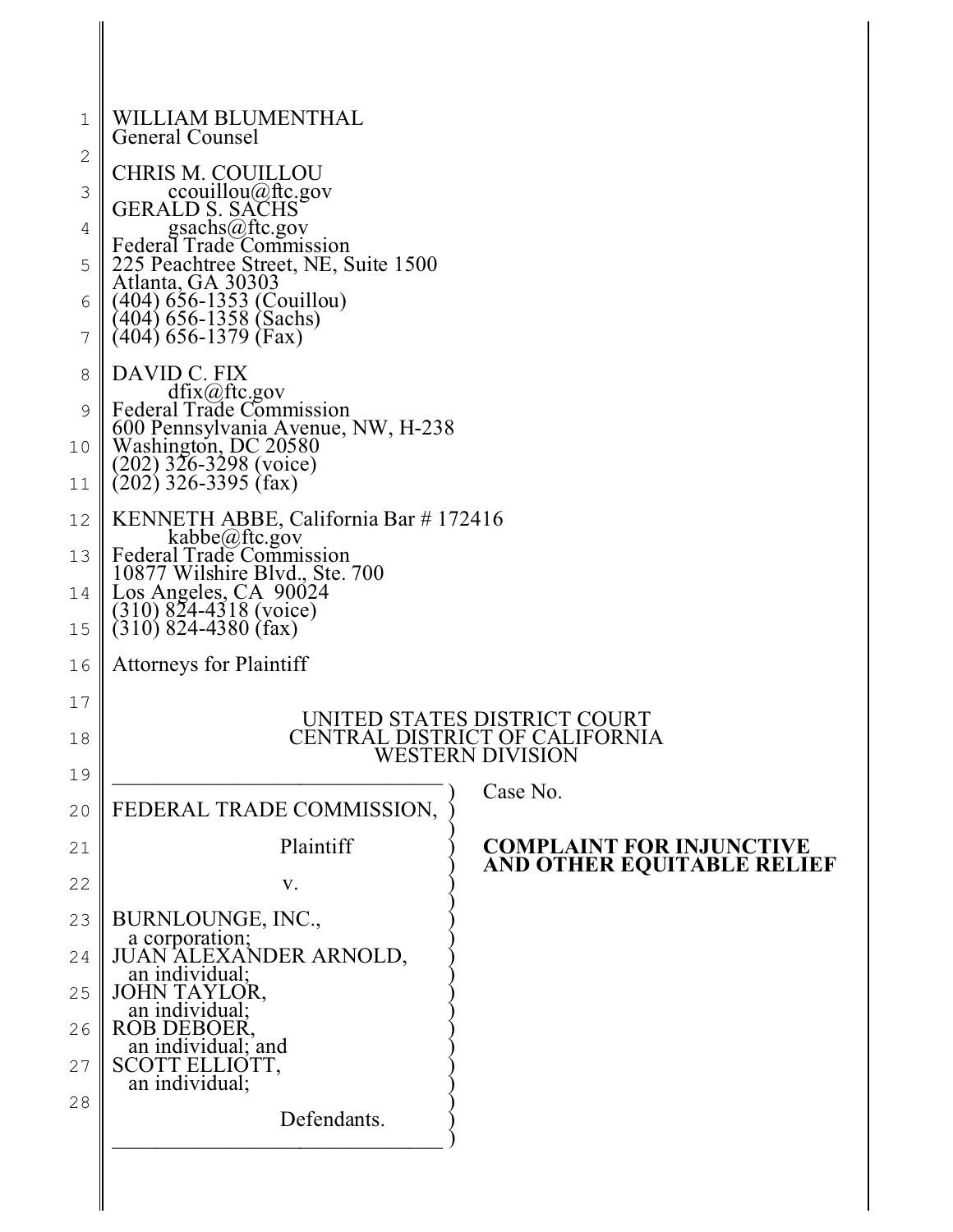2 3 4 5 6 7 8 9 10 11 12 13 14 15 16 17 18 19 20 21 22 23 24 25 26 27 28 undersigned attorneys, alleges: 1. Plaintiff FTC brings this action under Section 13(b) of the Federal Trade Commission Act ("FTC Act"), 15 U.S.C. § 53(b), to secure a permanent injunction, rescission of contracts and restitution, disgorgement of ill-gotten gains, and other equitable relief against the Defendants for engaging in deceptive acts or practices in connection with the advertising, marketing and sale of opportunities to operate on-line digital music stores in violation of Section 5(a) of the FTC Act, 15 U.S.C. § 45(a). **JURISDICTION AND VENUE** 2. This Court has subject matter jurisdiction over the FTC's claims pursuant to 15 U.S.C. §§ 45(a) and 53(b) and 28 U.S.C. §§ 1331, 1337(a) and 1345. 3. Venue in the Central District of California is proper under 15 U.S.C. § 53(b) and 28 U.S.C. § 1391(b) and (c). **PLAINTIFF** 4. Plaintiff, the FTC, is an independent agency of the United States government created by statute, 15 U.S.C. §§ 41 et seq. The Commission enforces Section 5(a) of the FTC Act, 15 U.S.C. § 45(a), which prohibits unfair or deceptive acts or practices in or affecting commerce. The Commission may initiate federal district court proceedings to enjoin violations of the FTC Act and to secure such equitable relief as is appropriate in each case. 15 U.S.C. § 53(b). **DEFENDANTS** 5. Defendant BurnLounge, Inc., ("BurnLounge") is a Delaware corporation that has its principal place of business at 340 Hudson Street,  $7<sup>th</sup>$  Floor, New York City, New York. BurnLounge has conducted business since 2005. BurnLounge conducts recruitment activities and training seminars in the Central District of California and throughout the country.

Plaintiff, the Federal Trade Commission ("FTC" or "Commission"), by its

1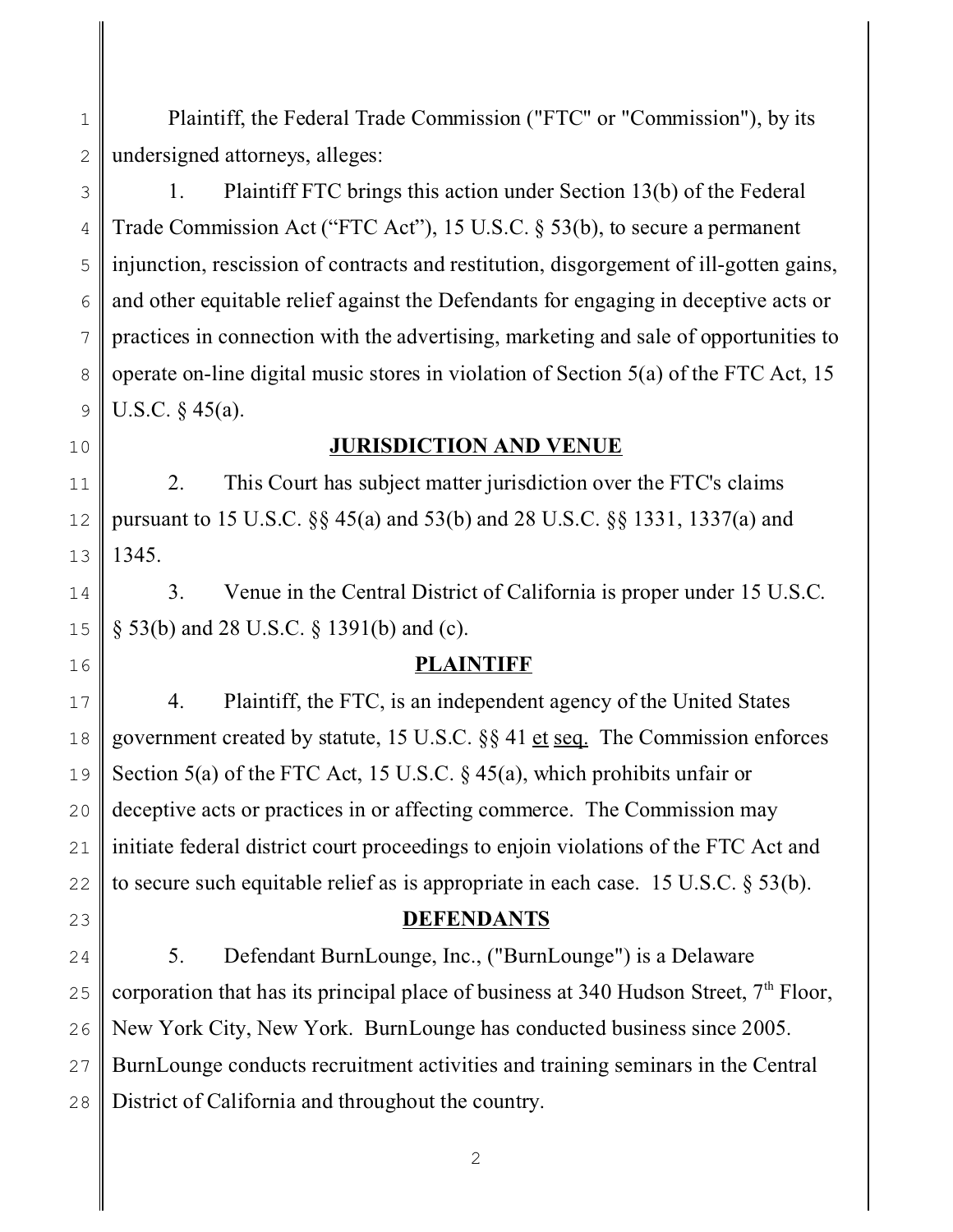1 2 3 4 5 6. Defendant Juan Alexander Arnold is an individual who resides in Studio City, California. He is the chief executive officer and chairman of the board of directors of BurnLounge. At all times material to this Complaint, Juan Alexander Arnold, individually or in concert with others, directed, controlled or participated in the acts and practices of BurnLounge as set forth below.

6 7 8 9 7. Defendant John Taylor is an individual who resides in Houston, Texas. Taylor is a promoter of the business opportunities offered by BurnLounge. At all times material to this Complaint, John Taylor has participated in the acts and practices of BurnLounge as set forth below.

10 11 12 13 8. Defendant Rob DeBoer is an individual who resides in Irmo, South Carolina. He is a promoter of the business opportunities offered by BurnLounge. At all times material to this Complaint, Rob DeBoer has participated in the acts and practices of BurnLounge as set forth below.

14 15 16 17 9. Defendant Scott Elliott is an individual who resides in Forney, Texas. He is a promoter of the business opportunities offered by BurnLounge. At all times material to this Complaint, Scott Elliott has participated in the acts and practices of BurnLounge as set forth below.

18 19 20 10. Defendants BurnLounge, Juan Alexander Arnold, John Taylor, Rob DeBoer and Scott Elliott transact or have transacted business in the Central District of California.

21

### **COMMERCE**

22 23 24 25 11. At all times material to this Complaint, Defendants' course of business, including the acts and practices alleged herein, is and has been in or affecting commerce, as "commerce" is defined in Section 4 of the FTC Act, 15 U.S.C. § 44.

26

# **DEFENDANTS' BUSINESS PRACTICES**

27 28 12. Since approximately 2005, Defendant BurnLounge has operated a pyramid scheme in connection with the advertising, marketing and sale of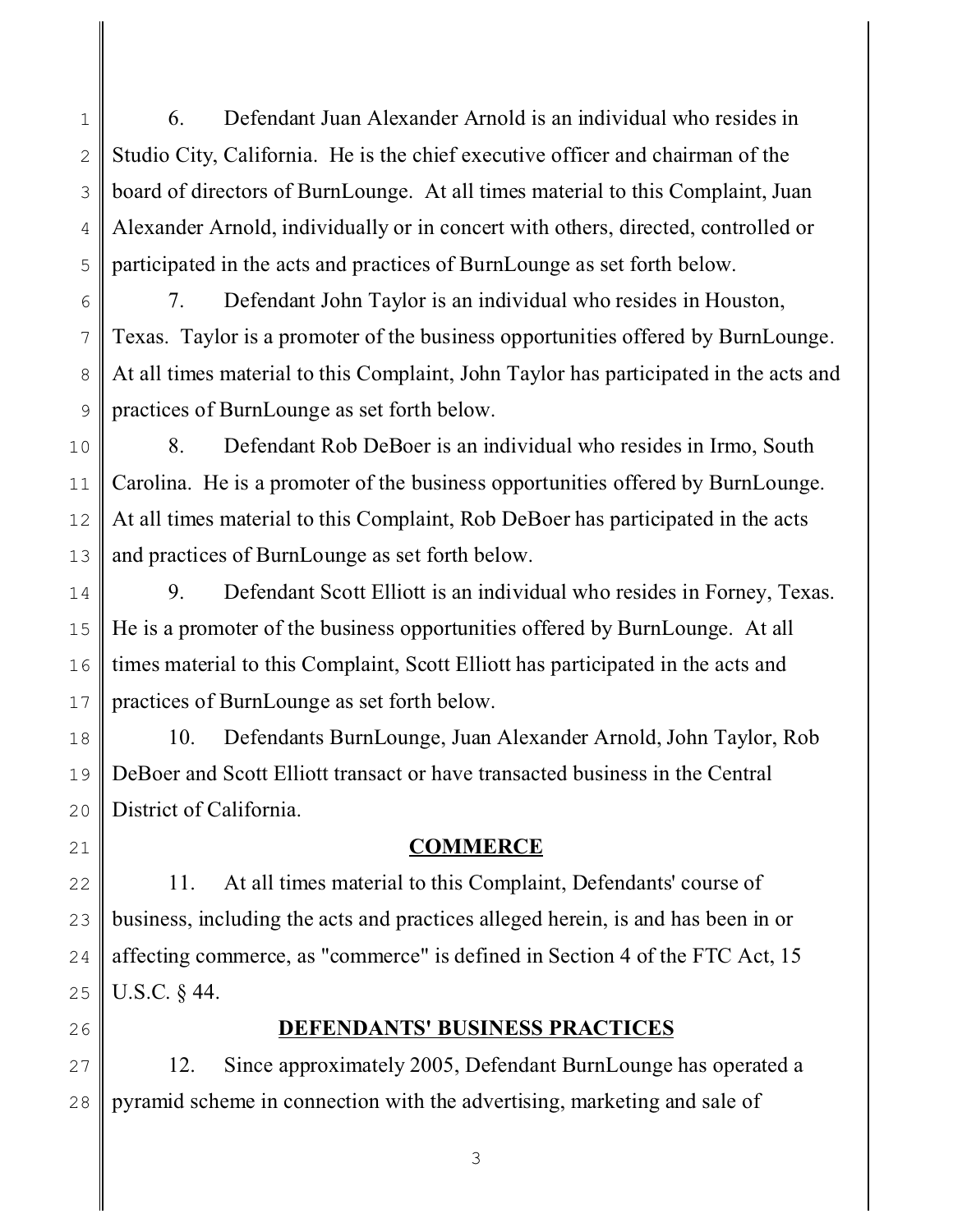1 opportunities to operate on-line digital music stores ("on-line stores").

2 3 4 5 6 7 13. Participants join BurnLounge through the purchase of product packages, of which there are three: (1) the Basic Package, which sells for \$29.95 per year; (2) the Exclusive Package for \$129.95 per year plus \$8 per month; and (3) the VIP Package for \$429.95 per year plus \$8 per month. More expensive packages provide the participant with an increased ability to earn rewards through the BurnLounge compensation program.

8 9 10 11 14. The first \$29.95 of each product package pays for a license to operate an on-line store. Through the on-line stores, BurnLounge sells product packages and digital music to consumers. Consumers who purchase music receive a digital copy by downloading it through the Internet.

12 13 14 15 15. There are two basic classes of BurnLounge participants: "Retailers" and "Moguls." Participants who purchase a license to operate an on-line store become a "Retailer." Retailers who want to earn monetary rewards must pay an additional monthly fee of \$6.95 to become a "Mogul."

16

#### **Compensation Plan**

17 18 19 20 21 16. All participants in BurnLounge can earn reward points under the BurnLounge compensation program for selling product packages and digital music. Participants can redeem the points for purchases through their on-line stores. Only participants who become Moguls can convert the points into dollars. For Moguls, one point equals one dollar.

22 23 24 17. The BurnLounge compensation program has two parts: (1) recruitment bonuses (described in Paragraphs 18 through 26), and (2) Concentric Retail (described in Paragraphs 27 and 28).

25 26 27 18. BurnLounge pays two types of recruitment bonuses. These bonuses are earned from selling BurnLounge product packages to new recruits. BurnLounge calls these "Product Package Bonuses" and "Mogul Bonuses."

28

19. Product Package Bonuses are earned by selling BurnLounge product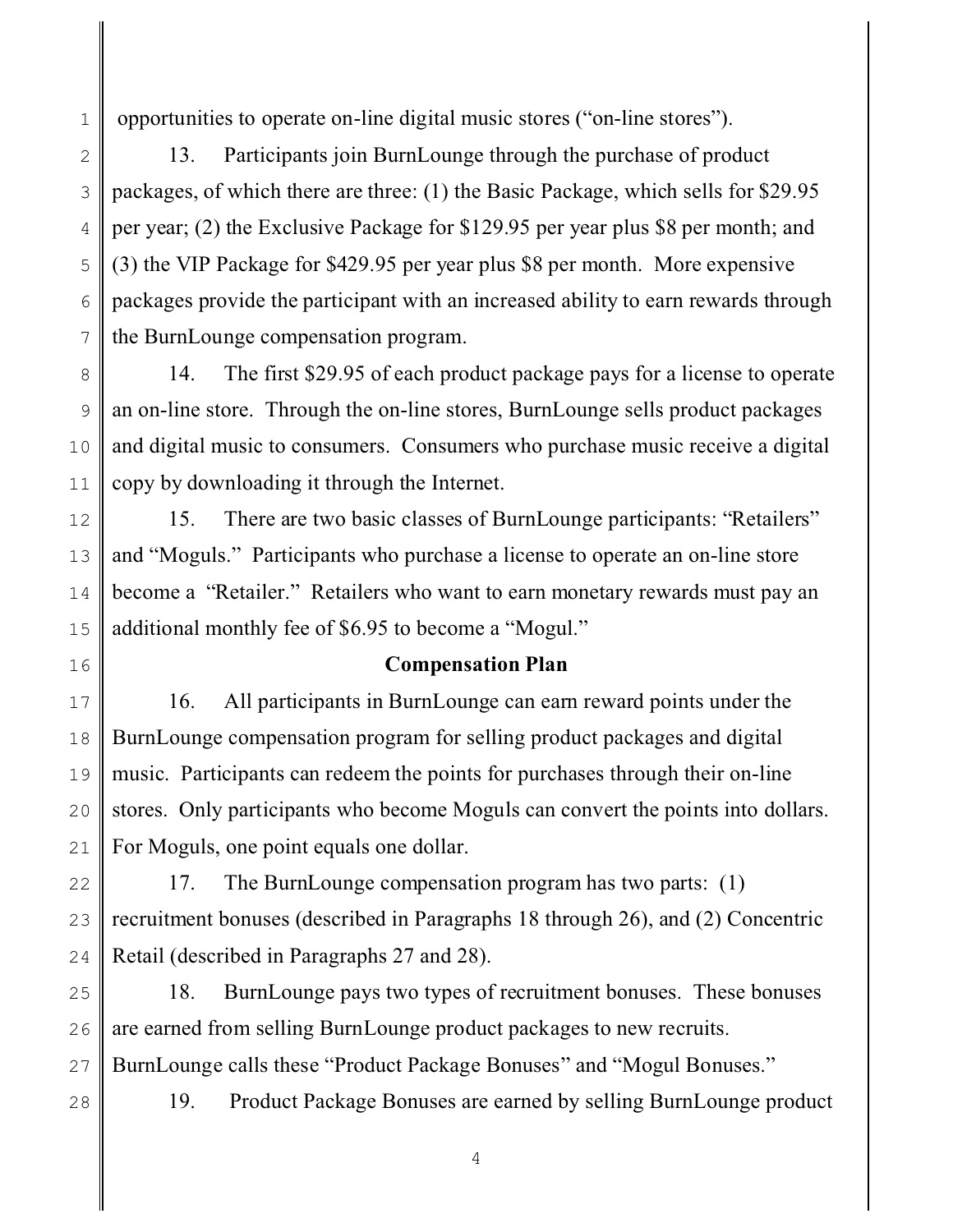1 2 3 packages with the same name. BurnLounge provides three Product Package Bonuses: (1) the Basic Bonus; (2) the Exclusive Bonus; and (3) the V.I.P. Bonus. These are respectively \$10, \$20, and \$50 when paid to Moguls.

4 5 6 20. To qualify to earn Product Package Bonuses, the participant must have sold two albums to non-Moguls in the prior calendar month (with the exception that during the first month the requirement is waived).

7 8 9 21. The second type of recruitment bonus is the Mogul Bonus. This bonus is only paid to Moguls and is earned through sales of Exclusive and VIP Packages.

10 11 12 13 14 22. The Mogul Bonus is based on a binary structure. In a binary structure, each participant has a position in the pyramid immediately below which are two other positions filled by subsequent recruits. As a result, each participant in the binary structure has the potential to develop two teams of subsequent or "downline" recruits.

15 16 23. The Mogul Bonus rewards a participant for his recruitment efforts as well as the recruitment efforts of his downline.

17 18 19 20 21 22 24. In order to qualify to earn a Mogul Bonus, a Mogul must meet the following one-time requirements: (1) recruit two other participants by selling them either the Exclusive or VIP Package and (2) sell two albums to non-Moguls. To remain qualified to earn the Mogul Bonus, all Moguls must sell two albums per month to non-Moguls. The album sales requirement is waived during the first month.

23 24 25 26 27 28 25. Mogul Bonuses are earned through a point system. Sale of an Exclusive Package generates 100 points and sale of the VIP package generates 400 points for the Mogul who makes the sale and for each Mogul in his or her upline, *i.e.*, Moguls located in a direct line in the binary structure above the Mogul actually making the sale. The points are accrued by the Mogul making the sale and his upline once the new recruit sells two albums.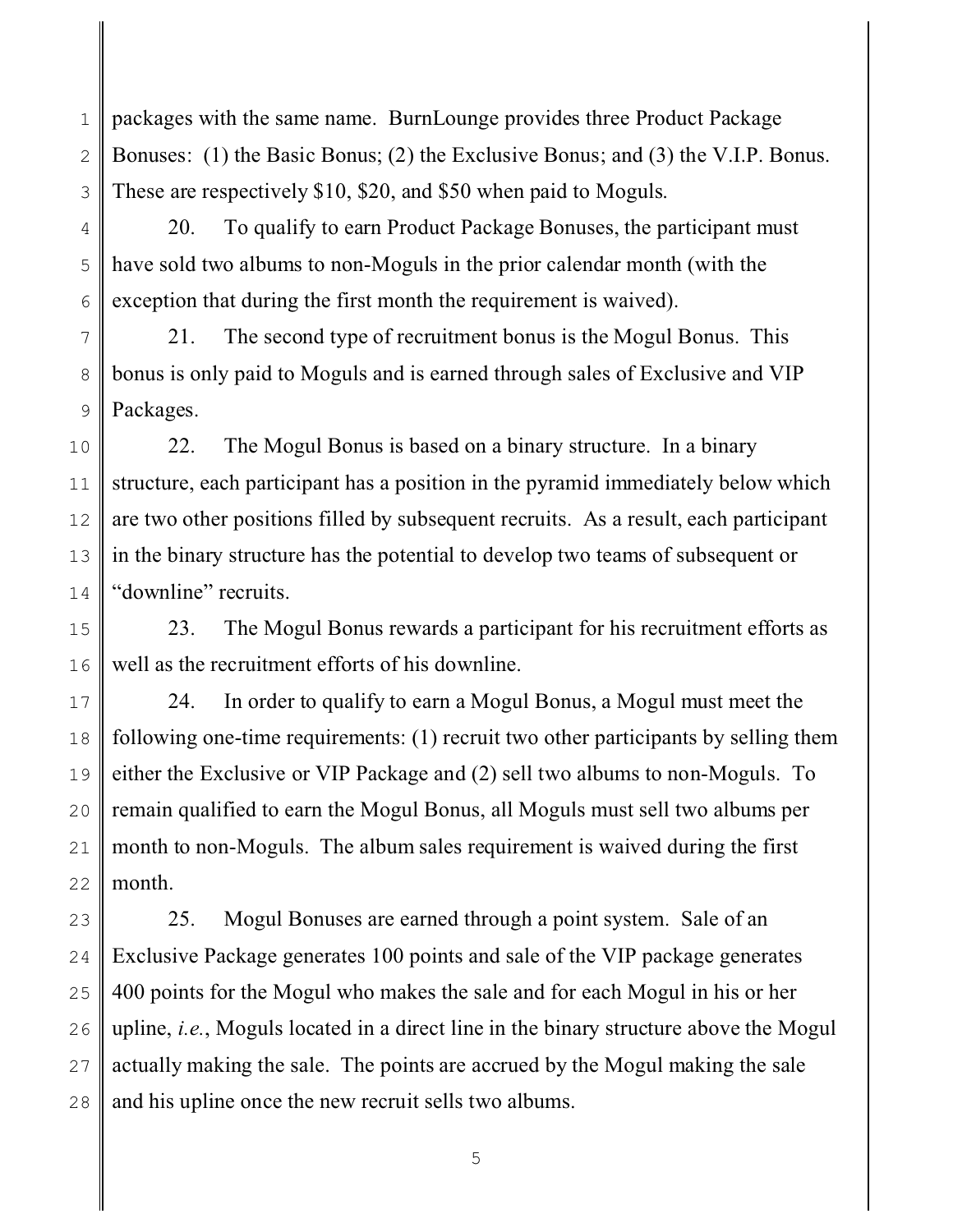1 2 3 4 26. In order to earn a Mogul Bonus, the Mogul must accumulate 300 points in each of the two teams. The amount of the Mogul Bonus varies from \$25 to \$50 depending upon the package the Mogul purchased and in some cases music sales.

27. Concentric Retail, the other part of the compensation program, provides rewards for product sales through on-line stores. BurnLounge defines "product" to include digital music downloads, the first \$29.95 of each of the three BurnLounge packages, and the \$8 monthly fee paid as part of the Exclusive and VIP Packages.

10 11 12 13 14 15 16 28. Through Concentric Retail, Retailers and Moguls earn a half point (50¢ cents for Moguls) per album sale priced \$9.90 to \$19.79 or 20 percent of BurnLounge's profit margin on the sale, whichever is greater, sold through their on-line stores. When specified levels of recruitment and product sales are satisfied, Concentric Retail also rewards Retailers and Moguls for product sales by others whom they directly recruit or who are related to them indirectly through subsequent recruitment up to six levels away.

17 18 19 29. BurnLounge provides much larger rewards for recruiting than for sales of digital music and thus provides greater incentives to participants to recruit than to sell music to ultimate users.

20 21 22 30. The BurnLounge compensation program is based primarily on providing payments to participants for the recruitment of new participants, not on the retail sale of products or services.

23

5

6

7

8

9

#### **Recruitment**

24 25 26 27 31. Consistent with the incentives of the BurnLounge compensation plan which favor recruitment over music sales, the efforts of Defendants in promoting and training others to promote BurnLounge emphasizes recruitment over sales of digital music.

28

32. Defendants offer BurnLounge product packages for sale throughout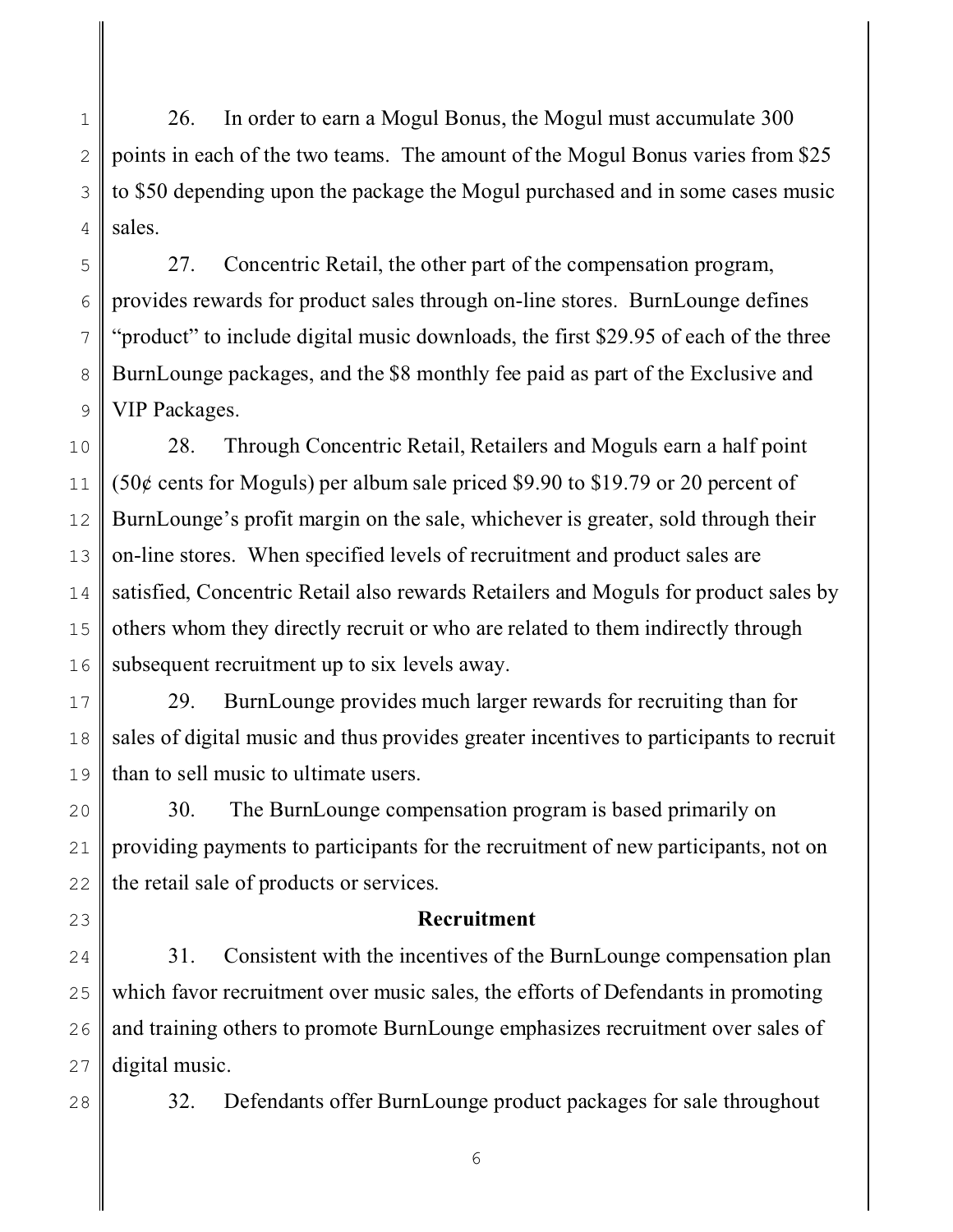1 2 3 the United States, including in the Central District of California. Defendants promote the sale of the product packages through the Internet, telephone calls and through in-person meetings.

#### **Income Misrepresentations**

33. While promoting the sale of BurnLounge product packages and while training others to promote the sale of BurnLounge product packages, Defendants have represented that substantial incomes are made by BurnLounge Moguls. For example, Defendants have made the following claims:

[I]f you build a community that sells a few movies and sells a few games and sells a few downloads, you will have a license to print money. Don't take my word for it, go ask Blockbuster what they made on \$3.95 off 1,000 stores. J.T. made \$50,000 two weeks ago. He's going to make probably \$700,000 this year, and he's a good old boy from Texas that can't read. (Juan Alexander Arnold, live inperson recruitment presentation, New York, New York, September 18, 2006)

We have people all across the country that are generating, you know, part-time income, a few hundred dollars a month, to people that are earning, you know, a few hundred dollars a week, Scott, and then we've got people that are earning a few hundred dollars a day all the way up to 2, 3, \$4000 a day.

[O]ver the last six months, I've had a chance to generate well over  $$340,000$  in income. In the last 30 days, it was over  $$70,000$ ...

4

5

6

7

8

9

10

11

12

13

14

15

16

17

18

19

20

21

22

. . . .

. . . .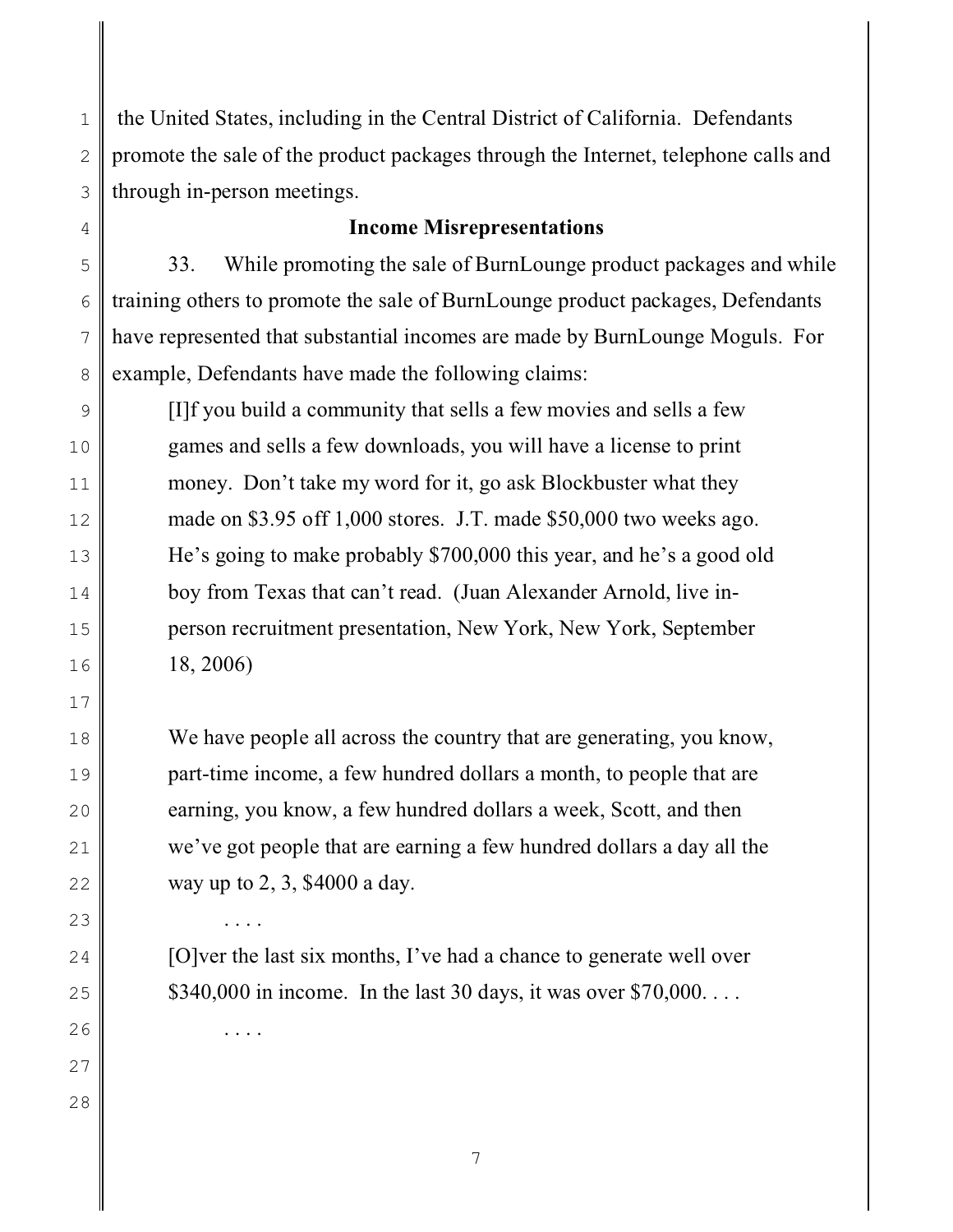| $\mathbf 1$    | So, Scott, you know, seven people in the company have - - you                     |  |  |
|----------------|-----------------------------------------------------------------------------------|--|--|
| 2              | know, I've had a chance to work with that have generated well over                |  |  |
| $\mathfrak{Z}$ | \$200,000 in the last six months. We've got residual checks in the                |  |  |
| 4              | company right now today that are a six-figure income, well over                   |  |  |
| 5              | six figures. (John Taylor, live teleconference call, August 10, 2006)             |  |  |
| $\sqrt{6}$     |                                                                                   |  |  |
| 7              | Guys, we've made just under \$300,000. Todd Ellis' next door                      |  |  |
| 8              | neighbor has made \$280,000. We've got a dozen people that have                   |  |  |
| $\mathcal{G}$  | made over \$100,000. (Rob DeBoer, live in-person recruitment                      |  |  |
| 10             | presentation, Lawrenceville, Georgia, July 12, 2006)                              |  |  |
| 11             |                                                                                   |  |  |
| 12             | Our professional BurnLounge team is then available to answer all                  |  |  |
| 13             | questions on your behalf until we drive your personal income to                   |  |  |
| 14             | \$1,000 per week. (Scott Elliott, Internet pre-recorded audio message,            |  |  |
| 15             | August 11, 2006)                                                                  |  |  |
| 16             |                                                                                   |  |  |
| 17             | In contrast to the claims of profitability, the compensation plan used<br>34.     |  |  |
| 18             | by BurnLounge mathematically dictates that at any particular time the majority of |  |  |
| 19             | Moguls will spend more money to participate in BurnLounge than they have earned   |  |  |
| 20             | through their involvement with the company, and the majority of Moguls will not   |  |  |
| 21             | have made the substantial incomes represented.                                    |  |  |
| 22             | Defendants have failed to adequately disclose that the majority of<br>35.         |  |  |
| 23             | Moguls will not make the substantial incomes represented.                         |  |  |
| 24             |                                                                                   |  |  |
| 25             |                                                                                   |  |  |
| 26             |                                                                                   |  |  |
| 27             |                                                                                   |  |  |
| 28             |                                                                                   |  |  |
|                |                                                                                   |  |  |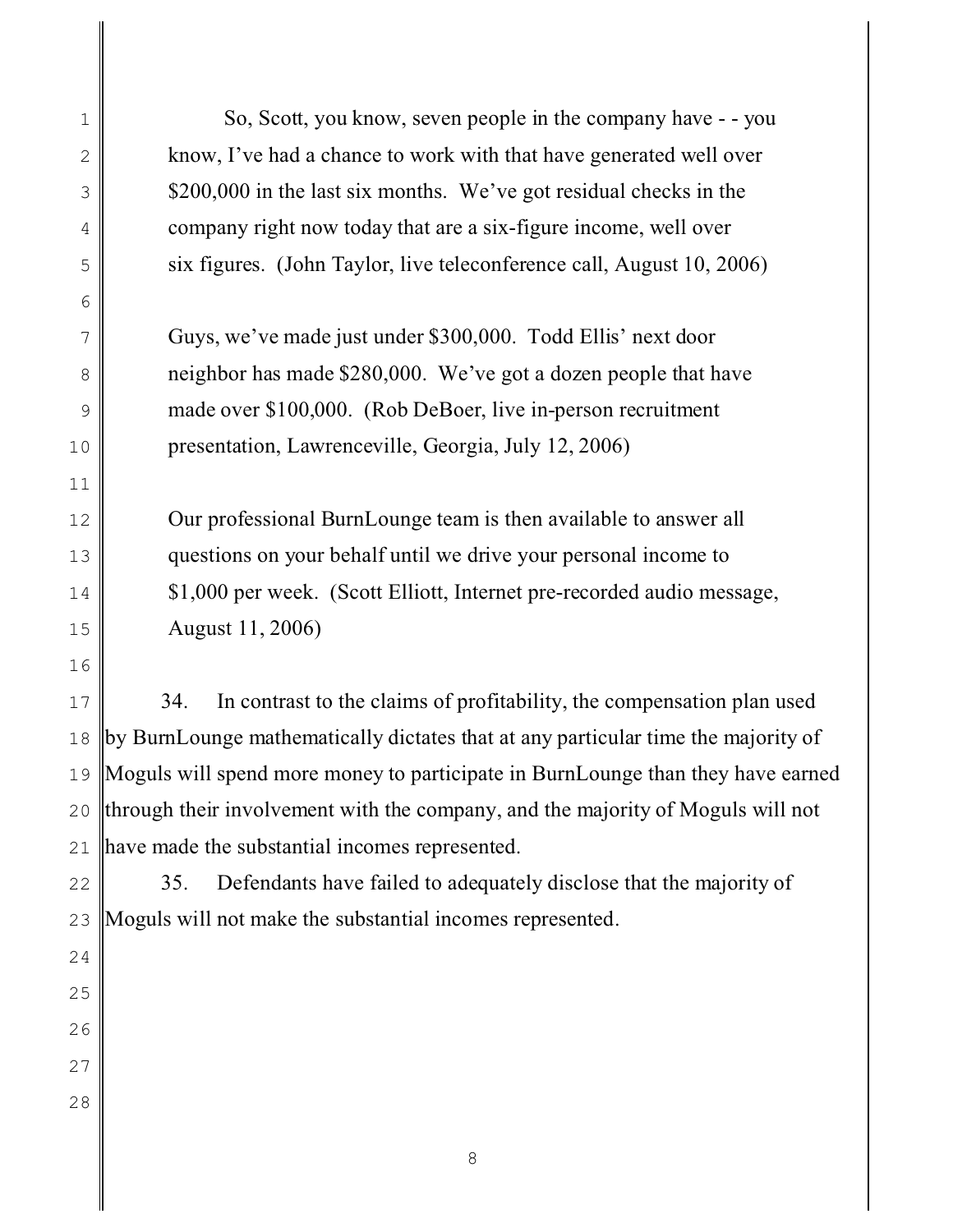1 2

11

# **VIOLATIONS OF SECTION 5 OF THE FTC ACT COUNT I**

3 4 5 6 7 36. As alleged in Paragraphs 12 through 35, the Defendants promote participation in BurnLounge, which has a compensation program based primarily on providing payments to participants for the recruitment of new participants, not on the retail sale of products or services, thereby resulting in a substantial percentage of participants losing money.

8 9 10 37. Defendants' promotion of this type of scheme, often referred to as a pyramid scheme, constitutes a deceptive act or practice in violation of Section 5(a) of the FTC Act, 15 U.S.C.  $\S$  45(a).

# **COUNT II**

12 13 14 15 38. In connection with the offering and sale of the right to participate in the BurnLounge program, Defendants represent, expressly or by implication, that consumers who become BurnLounge Moguls are likely to make substantial income.

16 17 39. In truth and in fact, in numerous instances, consumers who become BurnLounge Moguls are not likely to make substantial income.

18 19 20 40. Therefore, the representation set forth in Paragraph 38 is false and misleading and constitutes a deceptive act or practice in violation of Section 5(a) of the FTC Act, 15 U.S.C. § 45(a).

21

# **COUNT III**

22 23 24 41. In connection with the offering and sale of the right to participate in the BurnLounge program, Defendants represent, expressly or by implication, that consumers who become Moguls are likely to make substantial income.

25 26 42. Defendants fail to disclose that most BurnLounge Moguls are not likely to make substantial income.

27 28 43. This additional information would be material to customers in deciding whether to participate in the BurnLounge program.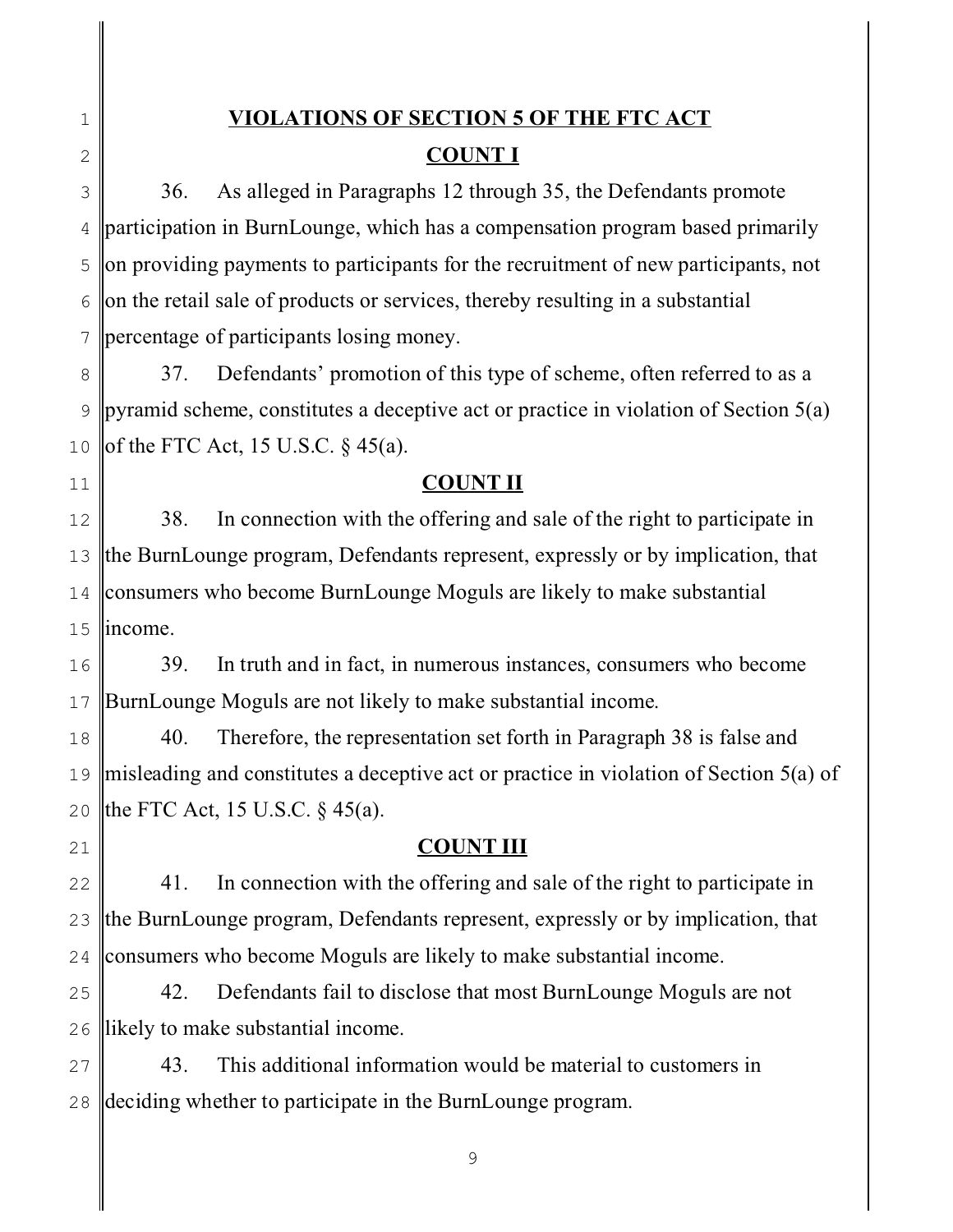1 2 3 4 44. Defendants' failure to disclose the material information described in paragraph 42, in light of the representations made in paragraph 41, therefore constitutes a deceptive act and practice in violation of Section 5 of the FTC Act, 15 U.S.C. § 45(a).

## **CONSUMER INJURY**

6 7 8 9 10 45. Consumers in many areas of the United States have suffered, and continue to suffer, substantial monetary loss as a result of Defendants' unlawful acts or practices. In addition, Defendants have been unjustly enriched as a result of their unlawful acts and practices. Absent injunctive relief, Defendants are likely to continue to injure consumers, reap unjust enrichment, and harm the public.

11

5

## **THIS COURT'S POWER TO GRANT RELIEF**

12 13 14 15 16 17 46. Section 13(b) of the FTC Act, 15 U.S.C. § 53(b), empowers this Court to grant injunctive and such other relief as the Court may deem appropriate to halt and redress violations of the FTC Act. The Court, in the exercise of its equitable jurisdiction, may award other ancillary relief, including but not limited to, rescission of contracts and restitution, and the disgorgement of ill-gotten gains, to prevent and remedy injury caused by Defendants' law violations.

18

# **PRAYER FOR RELIEF**

19 20 21 WHEREFORE Plaintiff Federal Trade Commission, pursuant to Section 13(b) of the FTC Act, 15 U.S.C.§ 53(b), and the Court's own equitable powers, requests that the Court:

22 23 24 25 26 1. Award Plaintiff such preliminary injunctive and ancillary relief as may be necessary to avert the likelihood of consumer injury during the pendency of this action and to preserve the possibility of effective final relief, including, but not limited to temporary and preliminary injunctions and an order freezing assets and requiring an accounting;

27 28 2. Enter a permanent injunction to prevent future violations of the FTC Act by Defendants;